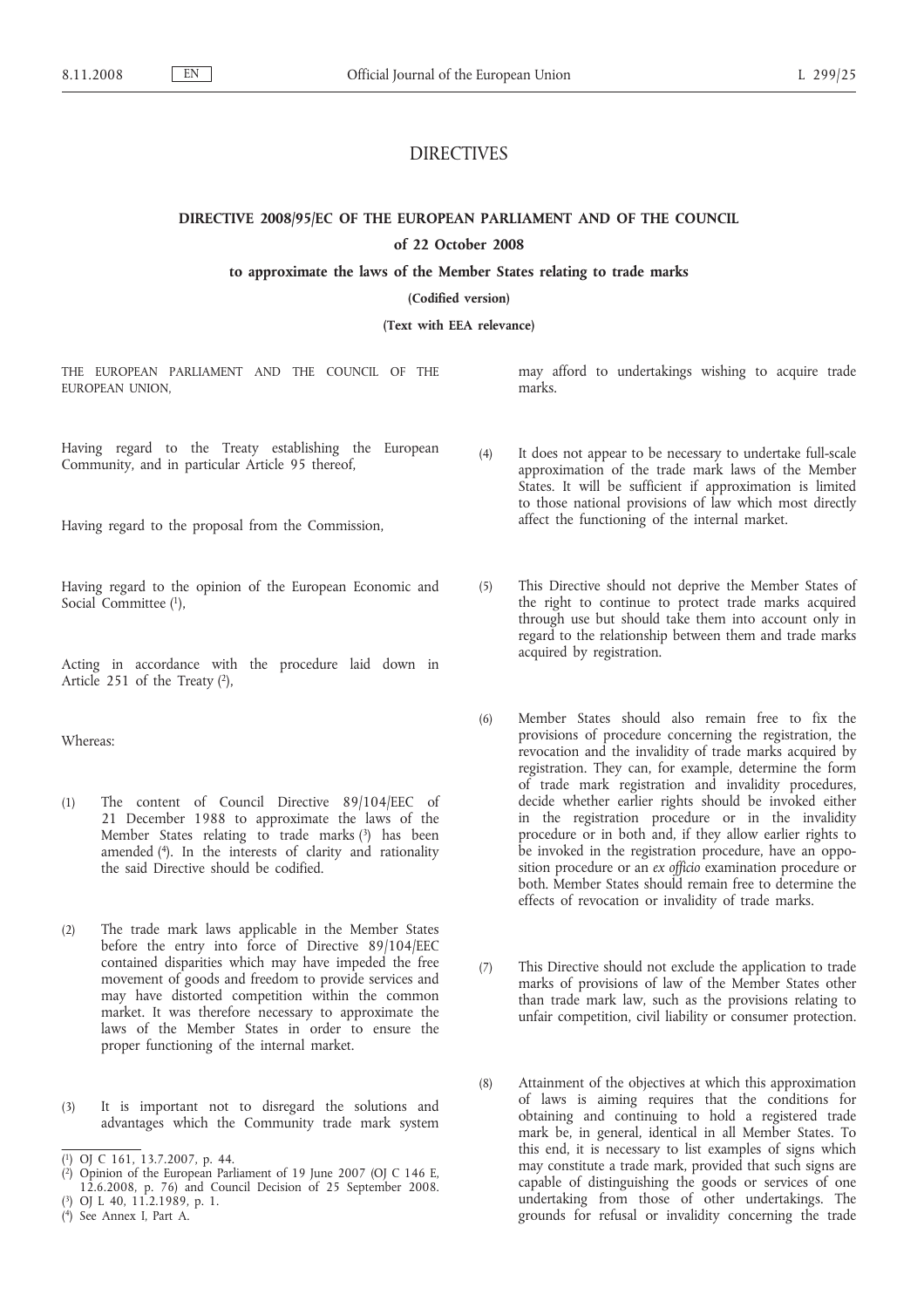mark itself, for example, the absence of any distinctive character, or concerning conflicts between the trade mark and earlier rights, should be listed in an exhaustive manner, even if some of these grounds are listed as an option for the Member States which should therefore be able to maintain or introduce those grounds in their legislation. Member States should be able to maintain or introduce into their legislation grounds of refusal or invalidity linked to conditions for obtaining and continuing to hold a trade mark for which there is no provision of approximation, concerning, for example, the eligibility for the grant of a trade mark, the renewal of the trade mark or rules on fees, or related to the noncompliance with procedural rules.

- (9) In order to reduce the total number of trade marks registered and protected in the Community and, consequently, the number of conflicts which arise between them, it is essential to require that registered trade marks must actually be used or, if not used, be subject to revocation. It is necessary to provide that a trade mark cannot be invalidated on the basis of the existence of a non-used earlier trade mark, while the Member States should remain free to apply the same principle in respect of the registration of a trade mark or to provide that a trade mark may not be successfully invoked in infringement proceedings if it is established as a result of a plea that the trade mark could be revoked. In all these cases it is up to the Member States to establish the applicable rules of procedure.
- (10) It is fundamental, in order to facilitate the free movement of goods and services, to ensure that registered trade marks enjoy the same protection under the legal systems of all the Member States. This should not, however, prevent the Member States from granting at their option extensive protection to those trade marks which have a reputation.
- (11) The protection afforded by the registered trade mark, the function of which is in particular to guarantee the trade mark as an indication of origin, should be absolute in the case of identity between the mark and the sign and the goods or services. The protection should apply also in the case of similarity between the mark and the sign and the goods or services. It is indispensable to give an interpretation of the concept of similarity in relation to the likelihood of confusion. The likelihood of confusion, the appreciation of which depends on numerous elements and, in particular, on the recognition of the trade mark on the market, the association which can be made with the used or registered sign, the degree of similarity between the trade mark and the sign and between the goods or services identified, should constitute the specific condition for such protection. The ways in which likelihood of confusion may be established, and in particular the onus of proof, should be a matter for national procedural rules which should not be prejudiced by this Directive.
- (12) It is important, for reasons of legal certainty and without inequitably prejudicing the interests of a proprietor of an earlier trade mark, to provide that the latter may no longer request a declaration of invalidity nor may he oppose the use of a trade mark subsequent to his own of which he has knowingly tolerated the use for a substantial length of time, unless the application for the subsequent trade mark was made in bad faith.
- (13) All Member States are bound by the Paris Convention for the Protection of Industrial Property. It is necessary that the provisions of this Directive should be entirely consistent with those of the said Convention. The obligations of the Member States resulting from that Convention should not be affected by this Directive. Where appropriate, the second paragraph of Article 307 of the Treaty should apply.
- (14) This Directive should be without prejudice to the obligations of the Member States relating to the time limit for transposition into national law of Directive 89/104/EEC set out in Annex I, Part B,

HAVE ADOPTED THIS DIRECTIVE:

#### *Article 1*

## **Scope**

This Directive shall apply to every trade mark in respect of goods or services which is the subject of registration or of an application in a Member State for registration as an individual trade mark, a collective mark or a guarantee or certification mark, or which is the subject of a registration or an application for registration in the Benelux Office for Intellectual Property or of an international registration having effect in a Member State.

#### *Article 2*

#### **Signs of which a trade mark may consist**

A trade mark may consist of any signs capable of being represented graphically, particularly words, including personal names, designs, letters, numerals, the shape of goods or of their packaging, provided that such signs are capable of distinguishing the goods or services of one undertaking from those of other undertakings.

#### *Article 3*

### **Grounds for refusal or invalidity**

1. The following shall not be registered or, if registered, shall be liable to be declared invalid:

(a) signs which cannot constitute a trade mark;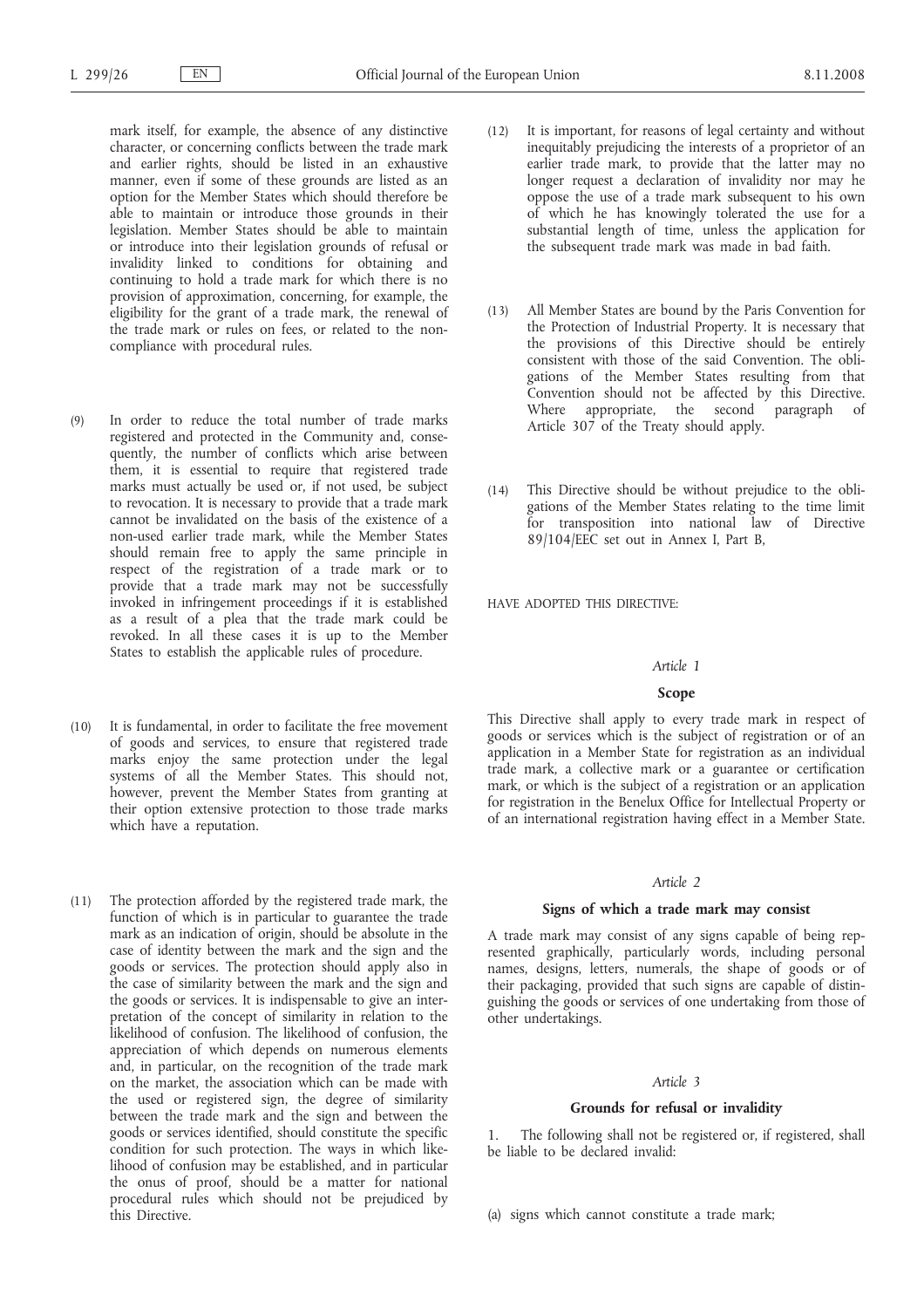- (b) trade marks which are devoid of any distinctive character;
- (c) trade marks which consist exclusively of signs or indications which may serve, in trade, to designate the kind, quality, quantity, intended purpose, value, geographical origin, or the time of production of the goods or of rendering of the service, or other characteristics of the goods or services;
- (d) trade marks which consist exclusively of signs or indications which have become customary in the current language or in the bona fide and established practices of the trade;
- (e) signs which consist exclusively of:
	- (i) the shape which results from the nature of the goods themselves;
	- (ii) the shape of goods which is necessary to obtain a technical result;
	- (iii) the shape which gives substantial value to the goods;
- (f) trade marks which are contrary to public policy or to accepted principles of morality;
- (g) trade marks which are of such a nature as to deceive the public, for instance as to the nature, quality or geographical origin of the goods or service;
- (h) trade marks which have not been authorised by the competent authorities and are to be refused or invalidated pursuant to Article 6 *ter* of the Paris Convention for the Protection of Industrial Property, hereinafter referred to as the 'Paris Convention'.

2. Any Member State may provide that a trade mark shall not be registered or, if registered, shall be liable to be declared invalid where and to the extent that:

- (a) the use of that trade mark may be prohibited pursuant to provisions of law other than trade mark law of the Member State concerned or of the Community;
- (b) the trade mark covers a sign of high symbolic value, in particular a religious symbol;
- (c) the trade mark includes badges, emblems and escutcheons other than those covered by Article 6 *ter* of the Paris Convention and which are of public interest, unless the consent of the competent authority to their registration has been given in conformity with the legislation of the Member State;

(d) the application for registration of the trade mark was made in bad faith by the applicant.

3. A trade mark shall not be refused registration or be declared invalid in accordance with paragraph 1(b), (c) or (d) if, before the date of application for registration and following the use which has been made of it, it has acquired a distinctive character. Any Member State may in addition provide that this provision shall also apply where the distinctive character was acquired after the date of application for registration or after the date of registration.

4. Any Member State may provide that, by derogation from paragraphs 1, 2 and 3, the grounds of refusal of registration or invalidity in force in that State prior to the date of entry into force of the provisions necessary to comply with Directive 89/104/EEC, shall apply to trade marks for which application has been made prior to that date.

#### *Article 4*

### **Further grounds for refusal or invalidity concerning conflicts with earlier rights**

1. A trade mark shall not be registered or, if registered, shall be liable to be declared invalid:

- (a) if it is identical with an earlier trade mark, and the goods or services for which the trade mark is applied for or is registered are identical with the goods or services for which the earlier trade mark is protected;
- (b) if because of its identity with, or similarity to, the earlier trade mark and the identity or similarity of the goods or services covered by the trade marks, there exists a likelihood of confusion on the part of the public; the likelihood of confusion includes the likelihood of association with the earlier trade mark.

2. 'Earlier trade marks' within the meaning of paragraph 1 means:

(a) trade marks of the following kinds with a date of application for registration which is earlier than the date of application for registration of the trade mark, taking account, where appropriate, of the priorities claimed in respect of those trade marks;

(i) Community trade marks;

(ii) trade marks registered in the Member State or, in the case of Belgium, Luxembourg or the Netherlands, at the Benelux Office for Intellectual Property;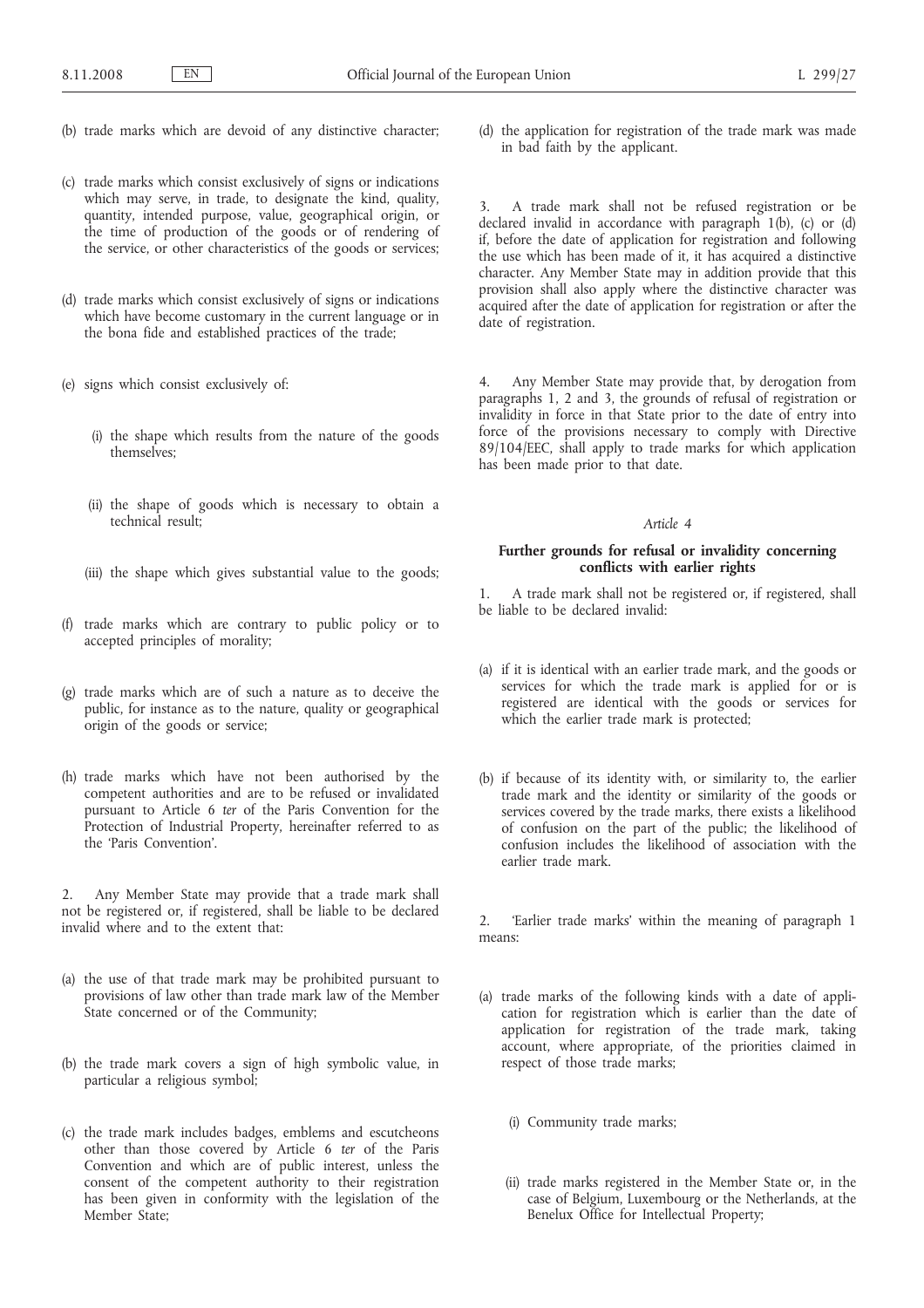- (iii) trade marks registered under international arrangements which have effect in the Member State;
- (b) Community trade marks which validly claim seniority, in accordance with Council Regulation (EC) No  $40/94$  (1) of 20 December 1993 on the Community trade mark, from a trade mark referred to in (a)(ii) and (iii), even when the latter trade mark has been surrendered or allowed to lapse;
- (c) applications for the trade marks referred to in points (a) and (b), subject to their registration;
- (d) trade marks which, on the date of application for registration of the trade mark, or, where appropriate, of the priority claimed in respect of the application for registration of the trade mark, are well known in a Member State, in the sense in which the words 'well known' are used in Article 6 *bis* of the Paris Convention.

3. A trade mark shall furthermore not be registered or, if registered, shall be liable to be declared invalid if it is identical with, or similar to, an earlier Community trade mark within the meaning of paragraph 2 and is to be, or has been, registered for goods or services which are not similar to those for which the earlier Community trade mark is registered, where the earlier Community trade mark has a reputation in the Community and where the use of the later trade mark without due cause would take unfair advantage of, or be detrimental to, the distinctive character or the repute of the earlier Community trade mark.

4. Any Member State may, in addition, provide that a trade mark shall not be registered or, if registered, shall be liable to be declared invalid where, and to the extent that:

- (a) the trade mark is identical with, or similar to, an earlier national trade mark within the meaning of paragraph 2 and is to be, or has been, registered for goods or services which are not similar to those for which the earlier trade mark is registered, where the earlier trade mark has a reputation in the Member State concerned and where the use of the later trade mark without due cause would take unfair advantage of, or be detrimental to, the distinctive character or the repute of the earlier trade mark;
- (b) rights to a non-registered trade mark or to another sign used in the course of trade were acquired prior to the date of application for registration of the subsequent trade mark, or the date of the priority claimed for the application for registration of the subsequent trade mark, and that nonregistered trade mark or other sign confers on its proprietor the right to prohibit the use of a subsequent trade mark;
- (c) the use of the trade mark may be prohibited by virtue of an earlier right other than the rights referred to in paragraph 2 and point (b) of this paragraph and in particular:
- ( 1) OJ L 11, 14.1.1994, p. 1.
- (i) a right to a name;
- (ii) a right of personal portrayal;
- (iii) a copyright;
- (iv) an industrial property right;
- (d) the trade mark is identical with, or similar to, an earlier collective trade mark conferring a right which expired within a period of a maximum of three years preceding application;
- (e) the trade mark is identical with, or similar to, an earlier guarantee or certification mark conferring a right which expired within a period preceding application the length of which is fixed by the Member State;
- (f) the trade mark is identical with, or similar to, an earlier trade mark which was registered for identical or similar goods or services and conferred on them a right which has expired for failure to renew within a period of a maximum of two years preceding application, unless the proprietor of the earlier trade mark gave his agreement for the registration of the later mark or did not use his trade mark;
- (g) the trade mark is liable to be confused with a mark which was in use abroad on the filing date of the application and which is still in use there, provided that at the date of the application the applicant was acting in bad faith.

5. The Member States may permit that in appropriate circumstances registration need not be refused or the trade mark need not be declared invalid where the proprietor of the earlier trade mark or other earlier right consents to the registration of the later trade mark.

6. Any Member State may provide that, by derogation from paragraphs 1 to 5, the grounds for refusal of registration or invalidity in force in that State prior to the date of the entry into force of the provisions necessary to comply with Directive 89/104/EEC, shall apply to trade marks for which application has been made prior to that date.

## *Article 5*

### **Rights conferred by a trade mark**

The registered trade mark shall confer on the proprietor exclusive rights therein. The proprietor shall be entitled to prevent all third parties not having his consent from using in the course of trade:

(a) any sign which is identical with the trade mark in relation to goods or services which are identical with those for which the trade mark is registered;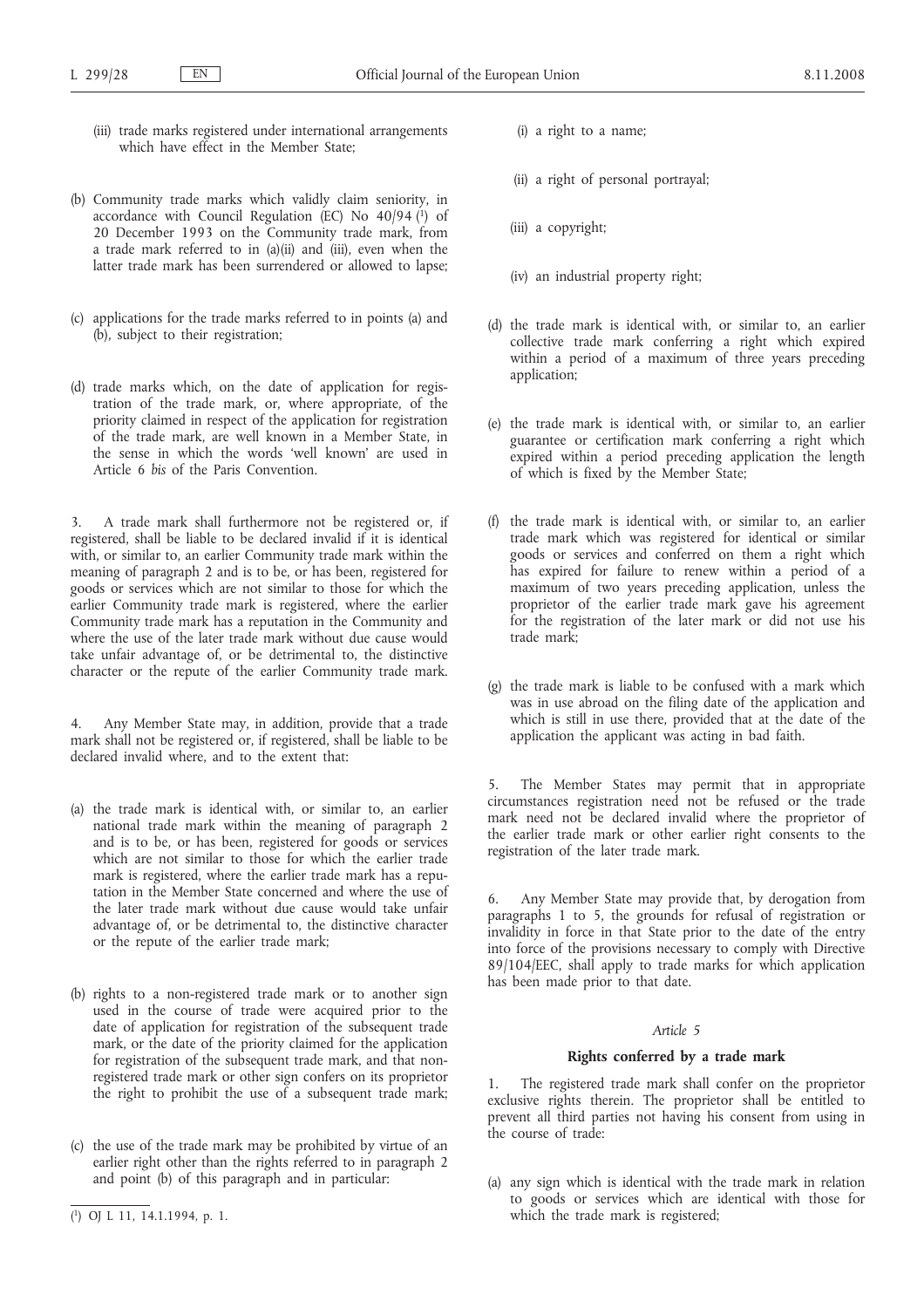(b) any sign where, because of its identity with, or similarity to, the trade mark and the identity or similarity of the goods or services covered by the trade mark and the sign, there exists a likelihood of confusion on the part of the public; the likelihood of confusion includes the likelihood of association between the sign and the trade mark.

2. Any Member State may also provide that the proprietor shall be entitled to prevent all third parties not having his consent from using in the course of trade any sign which is identical with, or similar to, the trade mark in relation to goods or services which are not similar to those for which the trade mark is registered, where the latter has a reputation in the Member State and where use of that sign without due cause takes unfair advantage of, or is detrimental to, the distinctive character or the repute of the trade mark.

3. The following, *inter alia*, may be prohibited under paragraphs 1 and 2:

- (a) affixing the sign to the goods or to the packaging thereof;
- (b) offering the goods, or putting them on the market or stocking them for these purposes under that sign, or offering or supplying services thereunder;
- (c) importing or exporting the goods under the sign;
- (d) using the sign on business papers and in advertising.

4. Where, under the law of the Member State, the use of a sign under the conditions referred to in paragraph 1(b) or paragraph 2 could not be prohibited before the date of entry into force of the provisions necessary to comply with Directive 89/104/EEC in the Member State concerned, the rights conferred by the trade mark may not be relied on to prevent the continued use of the sign.

5. Paragraphs 1 to 4 shall not affect provisions in any Member State relating to the protection against the use of a sign other than for the purposes of distinguishing goods or services, where use of that sign without due cause takes unfair advantage of, or is detrimental to, the distinctive character or the repute of the trade mark.

## *Article 6*

#### **Limitation of the effects of a trade mark**

1. The trade mark shall not entitle the proprietor to prohibit a third party from using, in the course of trade:

- (a) his own name or address;
- (b) indications concerning the kind, quality, quantity, intended purpose, value, geographical origin, the time of production

of goods or of rendering of the service, or other characteristics of goods or services;

(c) the trade mark where it is necessary to indicate the intended purpose of a product or service, in particular as accessories or spare parts;

provided he uses them in accordance with honest practices in industrial or commercial matters.

2. The trade mark shall not entitle the proprietor to prohibit a third party from using, in the course of trade, an earlier right which only applies in a particular locality if that right is recognised by the laws of the Member State in question and within the limits of the territory in which it is recognised.

## *Article 7*

#### **Exhaustion of the rights conferred by a trade mark**

1. The trade mark shall not entitle the proprietor to prohibit its use in relation to goods which have been put on the market in the Community under that trade mark by the proprietor or with his consent.

2. Paragraph 1 shall not apply where there exist legitimate reasons for the proprietor to oppose further commercialisation of the goods, especially where the condition of the goods is changed or impaired after they have been put on the market.

#### *Article 8*

#### **Licensing**

1. A trade mark may be licensed for some or all of the goods or services for which it is registered and for the whole or part of the Member State concerned. A licence may be exclusive or non-exclusive.

2. The proprietor of a trade mark may invoke the rights conferred by that trade mark against a licensee who contravenes any provision in his licensing contract with regard to:

- (a) its duration;
- (b) the form covered by the registration in which the trade mark may be used;
- (c) the scope of the goods or services for which the licence is granted;
- (d) the territory in which the trade mark may be affixed; or
- (e) the quality of the goods manufactured or of the services provided by the licensee.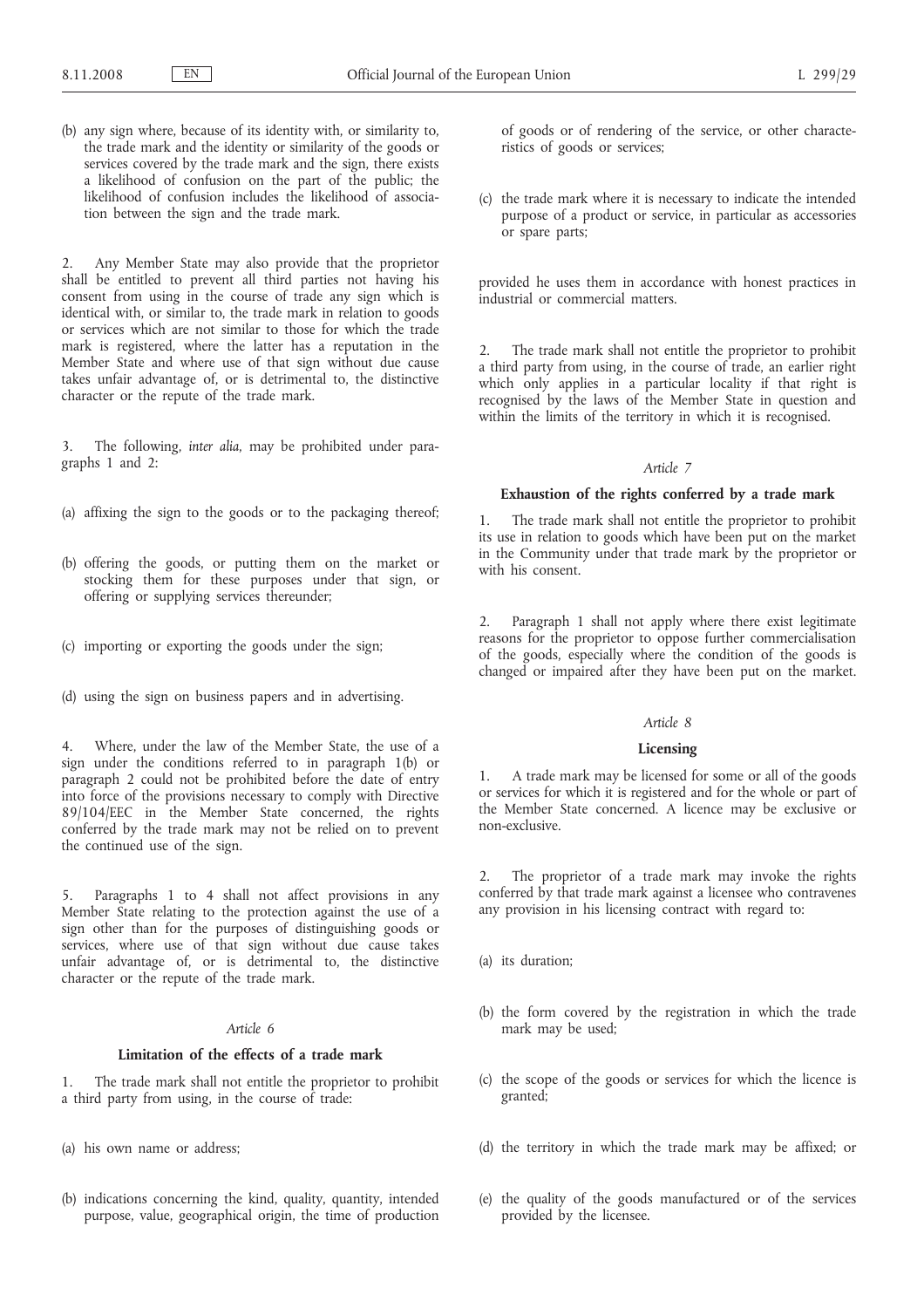#### *Article 9*

### **Limitation in consequence of acquiescence**

1. Where, in a Member State, the proprietor of an earlier trade mark as referred to in Article  $4(2)$  has acquiesced, for a period of five successive years, in the use of a later trade mark registered in that Member State while being aware of such use, he shall no longer be entitled on the basis of the earlier trade mark either to apply for a declaration that the later trade mark is invalid or to oppose the use of the later trade mark in respect of the goods or services for which the later trade mark has been used, unless registration of the later trade mark was applied for in bad faith.

2. Any Member State may provide that paragraph 1 shall apply *mutatis mutandis* to the proprietor of an earlier trade mark referred to in Article  $4(\hat{4})(a)$  or an other earlier right referred to in Article 4(4)(b) or (c).

3. In the cases referred to in paragraphs 1 and 2, the proprietor of a later registered trade mark shall not be entitled to oppose the use of the earlier right, even though that right may no longer be invoked against the later trade mark.

#### *Article 10*

### **Use of trade marks**

1. If, within a period of five years following the date of the completion of the registration procedure, the proprietor has not put the trade mark to genuine use in the Member State in connection with the goods or services in respect of which it is registered, or if such use has been suspended during an uninterrupted period of five years, the trade mark shall be subject to the sanctions provided for in this Directive, unless there are proper reasons for non-use.

The following shall also constitute use within the meaning of the first subparagraph:

- (a) use of the trade mark in a form differing in elements which do not alter the distinctive character of the mark in the form in which it was registered;
- (b) affixing of the trade mark to goods or to the packaging thereof in the Member State concerned solely for export purposes.

2. Use of the trade mark with the consent of the proprietor or by any person who has authority to use a collective mark or a guarantee or certification mark shall be deemed to constitute use by the proprietor.

3. In relation to trade marks registered before the date of entry into force in the Member State concerned of the provisions necessary to comply with Directive 89/104/EEC:

- (a) where a provision in force prior to that date attached sanctions to non-use of a trade mark during an uninterrupted period, the relevant period of five years mentioned in the first subparagraph of paragraph 1 shall be deemed to have begun to run at the same time as any period of nonuse which is already running at that date;
- (b) where there was no use provision in force prior to that date, the periods of five years mentioned in the first subparagraph of paragraph 1 shall be deemed to run from that date at the earliest.

#### *Article 11*

### **Sanctions for non-use of a trade mark in legal or administrative proceedings**

1. A trade mark may not be declared invalid on the ground that there is an earlier conflicting trade mark if the latter does not fulfil the requirements of use set out in Article 10(1) and  $(2)$ , or in Article 10 $(3)$ , as the case may be.

2. Any Member State may provide that registration of a trade mark may not be refused on the ground that there is an earlier conflicting trade mark if the latter does not fulfil the requirements of use set out in Article 10(1) and (2) or in Article 10(3), as the case may be.

Without prejudice to the application of Article 12, where a counter-claim for revocation is made, any Member State may provide that a trade mark may not be successfully invoked in infringement proceedings if it is established as a result of a plea that the trade mark could be revoked pursuant to Article  $12(1)$ .

4. If the earlier trade mark has been used in relation to part only of the goods or services for which it is registered, it shall, for purposes of applying paragraphs 1, 2 and 3, be deemed to be registered in respect only of that part of the goods or services.

### *Article 12*

#### **Grounds for revocation**

1. A trade mark shall be liable to revocation if, within a continuous period of five years, it has not been put to genuine use in the Member State in connection with the goods or services in respect of which it is registered, and there are no proper reasons for non-use.

However, no person may claim that the proprietor's rights in a trade mark should be revoked where, during the interval between expiry of the five-year period and filing of the application for revocation, genuine use of the trade mark has been started or resumed.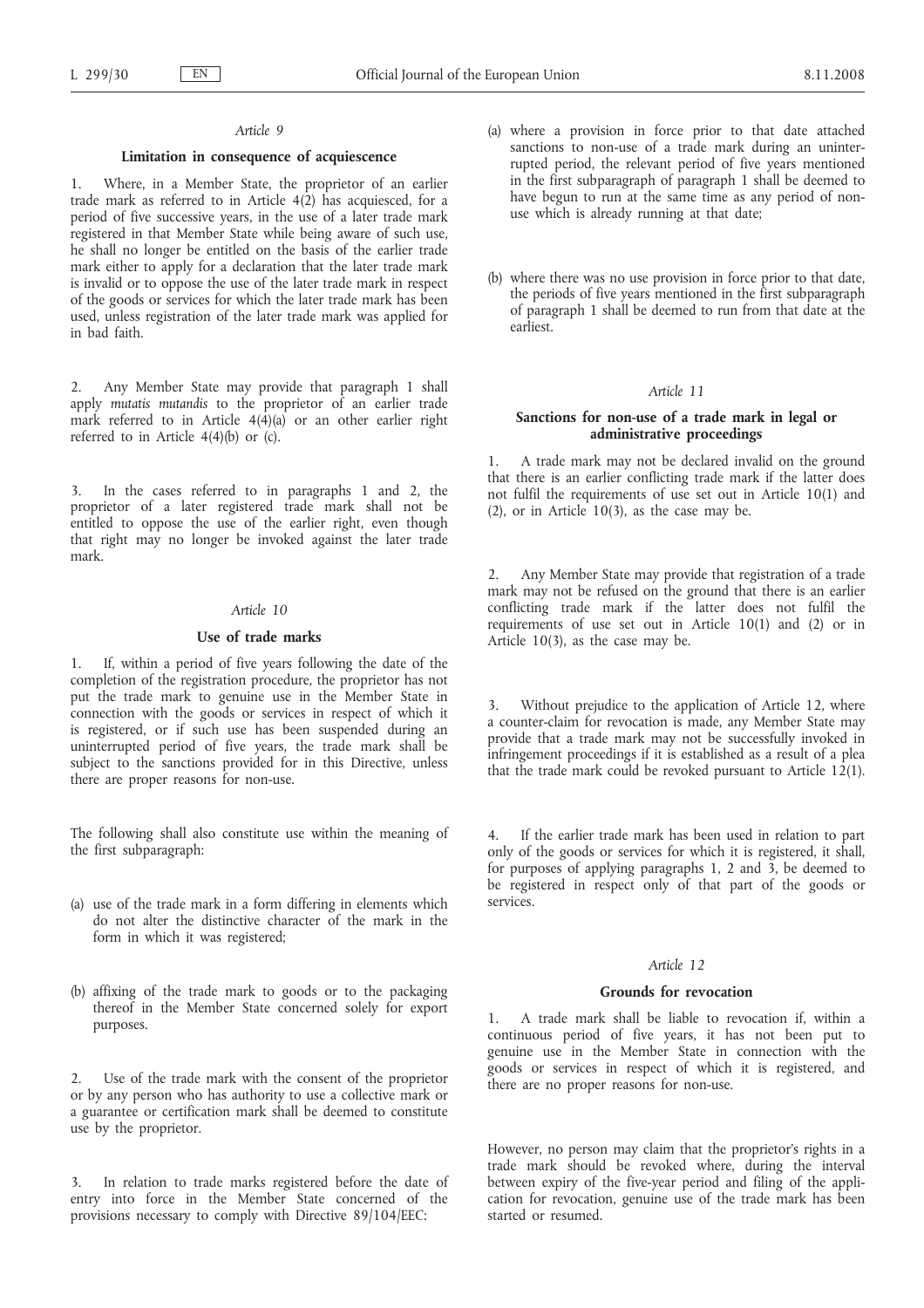The commencement or resumption of use within a period of three months preceding the filing of the application for revocation which began at the earliest on expiry of the continuous period of five years of non-use shall be disregarded where preparations for the commencement or resumption occur only after the proprietor becomes aware that the application for revocation may be filed.

2. Without prejudice to paragraph 1, a trade mark shall be liable to revocation if, after the date on which it was registered:

- (a) in consequence of acts or inactivity of the proprietor, it has become the common name in the trade for a product or service in respect of which it is registered;
- (b) in consequence of the use made of it by the proprietor of the trade mark or with his consent in respect of the goods or services for which it is registered, it is liable to mislead the public, particularly as to the nature, quality or geographical origin of those goods or services.

#### *Article 13*

### **Grounds for refusal or revocation or invalidity relating to only some of the goods or services**

Where grounds for refusal of registration or for revocation or invalidity of a trade mark exist in respect of only some of the goods or services for which that trade mark has been applied for or registered, refusal of registration or revocation or invalidity shall cover those goods or services only.

#### *Article 14*

### **Establishment** *a posteriori* **of invalidity or revocation of a trade mark**

Where the seniority of an earlier trade mark which has been surrendered or allowed to lapse is claimed for a Community trade mark, the invalidity or revocation of the earlier trade mark may be established *a posteriori*.

#### *Article 15*

### **Special provisions in respect of collective marks, guarantee marks and certification marks**

1. Without prejudice to Article 4, Member States whose laws authorise the registration of collective marks or of guarantee or certification marks may provide that such marks shall not be registered, or shall be revoked or declared invalid, on grounds additional to those specified in Articles 3 and 12 where the function of those marks so requires.

2. By way of derogation from Article 3(1)(c), Member States may provide that signs or indications which may serve, in trade, to designate the geographical origin of the goods or services may constitute collective, guarantee or certification marks. Such a mark does not entitle the proprietor to prohibit a third party from using in the course of trade such signs or indications, provided he uses them in accordance with honest practices in industrial or commercial matters; in particular, such a mark may not be invoked against a third party who is entitled to use a geographical name.

## *Article 16*

### **Communication**

Member States shall communicate to the Commission the text of the main provisions of national law adopted in the field governed by this Directive.

#### *Article 17*

#### **Repeal**

Directive 89/104/EEC, as amended by the Decision listed in Annex I, Part A, is repealed, without prejudice to the obligations of the Member States relating to the time limit for transposition into national law of that Directive, set out in Annex I, Part B.

References to the repealed Directive shall be construed as references to this Directive and shall be read in accordance with the correlation table in Annex II.

## *Article 18*

#### **Entry into force**

This Directive shall enter into force on the 20th day following its publication in the *Official Journal of the European Union*.

## *Article 19*

#### **Addressees**

This Directive is addressed to the Member States.

Done at Strasbourg, 22 October 2008.

| For the European Parliament | For the Council |
|-----------------------------|-----------------|
| The President               | The President   |
| H.-G. PÖTTERING             | J.-P. JOUYET    |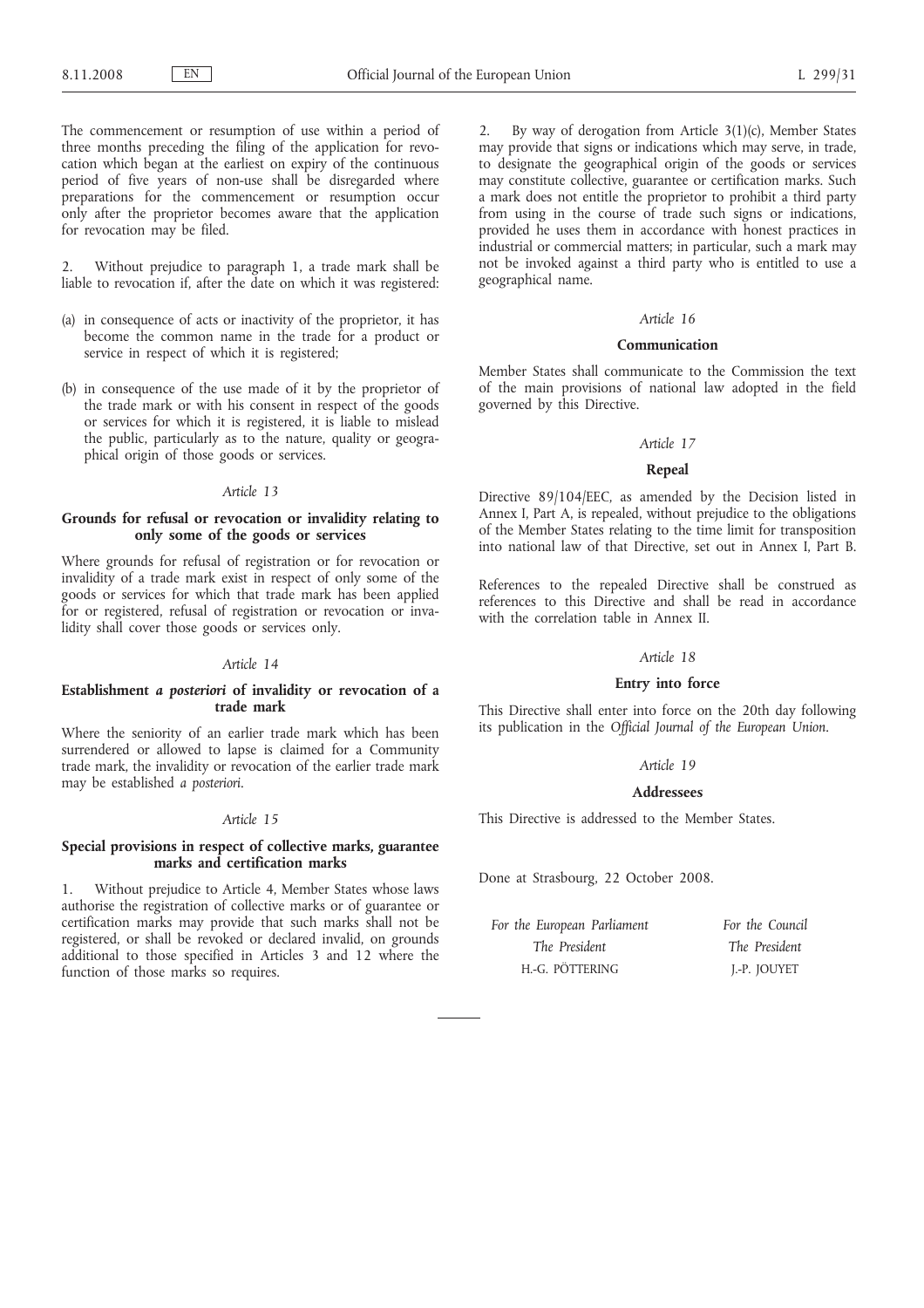*ANNEX I*

## **PART A**

### **Repealed Directive with its amendment**

(referred to in Article 17)

Council Directive 89/104/EEC (OJ L 40, 11.2.1989, p. 1)

Council Decision 92/10/EEC (OJ L 6, 11.1.1992, p. 35)

# **PART B**

## **Time limit for transposition into national law**

(referred to in Article 17)

| Directive  | Time limit for transposition |
|------------|------------------------------|
| 89/104/EEC | 31 December 1992             |